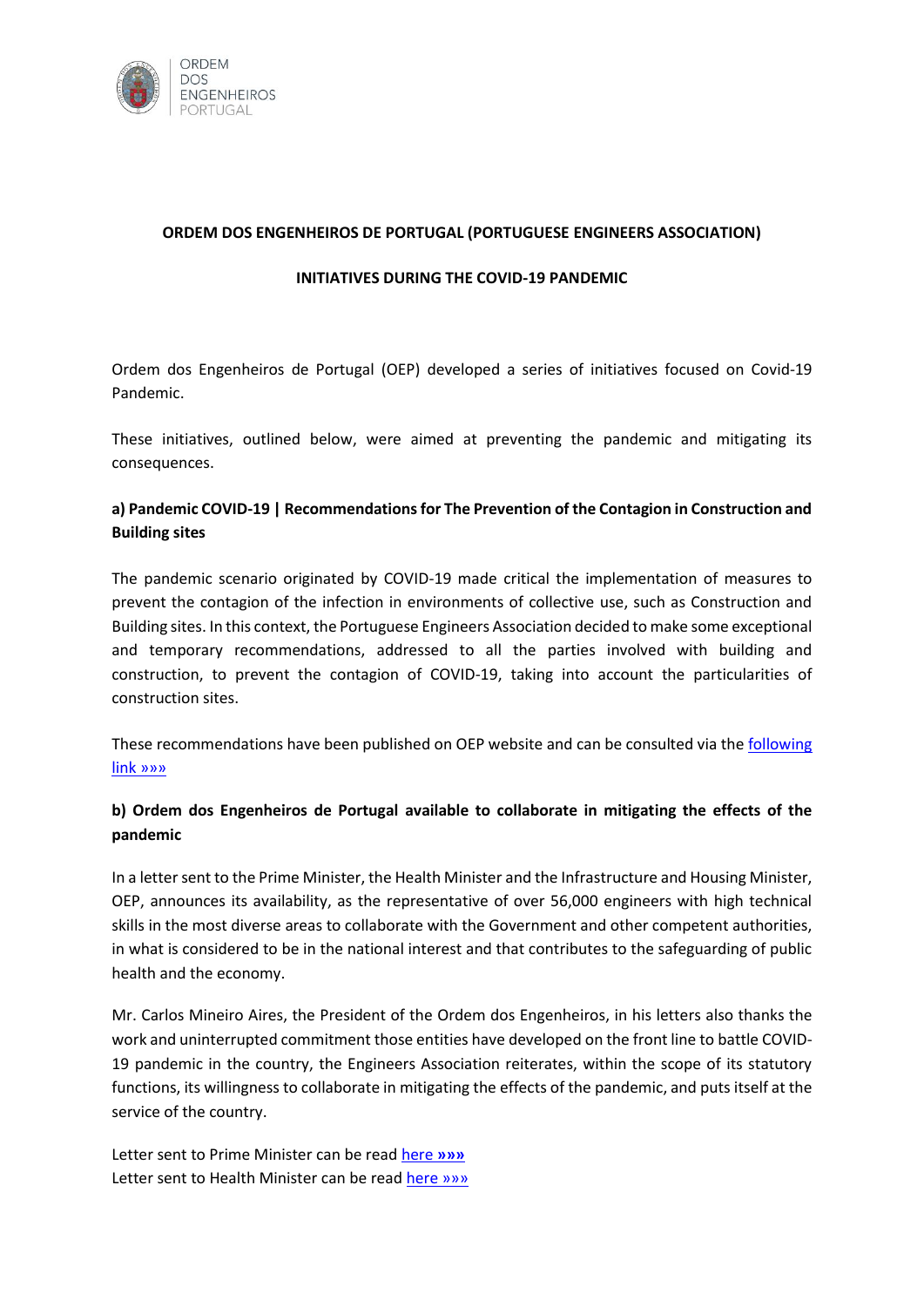

Letter sent to Infrastructure and Housing Ministercan be read [here »»»](https://www.ordemengenheiros.pt/fotos/editor2/carta_ministro_infraestruturas_habitacao_marco.pdf) (All documents in Portuguese)

### **c) Pandemic COVID-19 | Best Food Practices Guide**

OEP, through its Specialization in Food Engineering, has published a Best Food Practices Guide, which aims to support and clarify companies, restaurants and citizens about the measures and care to be taken into account for the acquisition, handling, hygiene, storage and conservation of food in the current pandemic situation caused by the VIRUS SARS-CoV-2.

The document is entitled "Best Food Practices Guide during the Covid-19 Pandemic" and can be downloaded [here »»»](https://www.ordemengenheiros.pt/fotos/editor2/guia_boas_praticas_eng_alimentar.pdf)

# **d) Ordem dos Engenheiros de Portugal calls upon the Portuguese Government for support measures for the liberal engineering professionals**

In the context of the COVID-19 Pandemic, in which measures are taken to support professionals who carry out their professional activities for others, OEP alerts the Government to the instability suffered by a substantial number of engineers who exercise their profession liberally, whether permanently or part-time, particularly in those in consultancy, and calls on the Government for a position on this matter.

Without prejudice to the measures contemplated in Decree-Law no 10-A/2020, which establishes exceptional and temporary measures regarding the epidemiological situation of the new Coronavirus – COVID 19, as well as proposals from other Professional Associations, the Engineers Association advocates the adoption of a monthly compensation measure for the self-employed Engineers calculated based on the average income earned in recent years, affected by a corrective index, a fair and just approach in this emergency situation.

The reduction of work that is expected in the short-term, particularly in private investment, in the area of urban rehabilitation and consultancy in general, led OEP to raise this issue with the Portuguese Prime Minister and the Minister of State, Economy and Digital Transformation.

The letter sent to the Prime Minister can be read [here](https://www.ordemengenheiros.pt/fotos/editor2/noticias/carta_pm.pdf) **»»»** The letter sent to the Minister of State, Economy and Digital Transformation can be found [here](https://www.ordemengenheiros.pt/fotos/editor2/noticias/carta_me.pdf) **»»»** (Both documents in Portuguese.)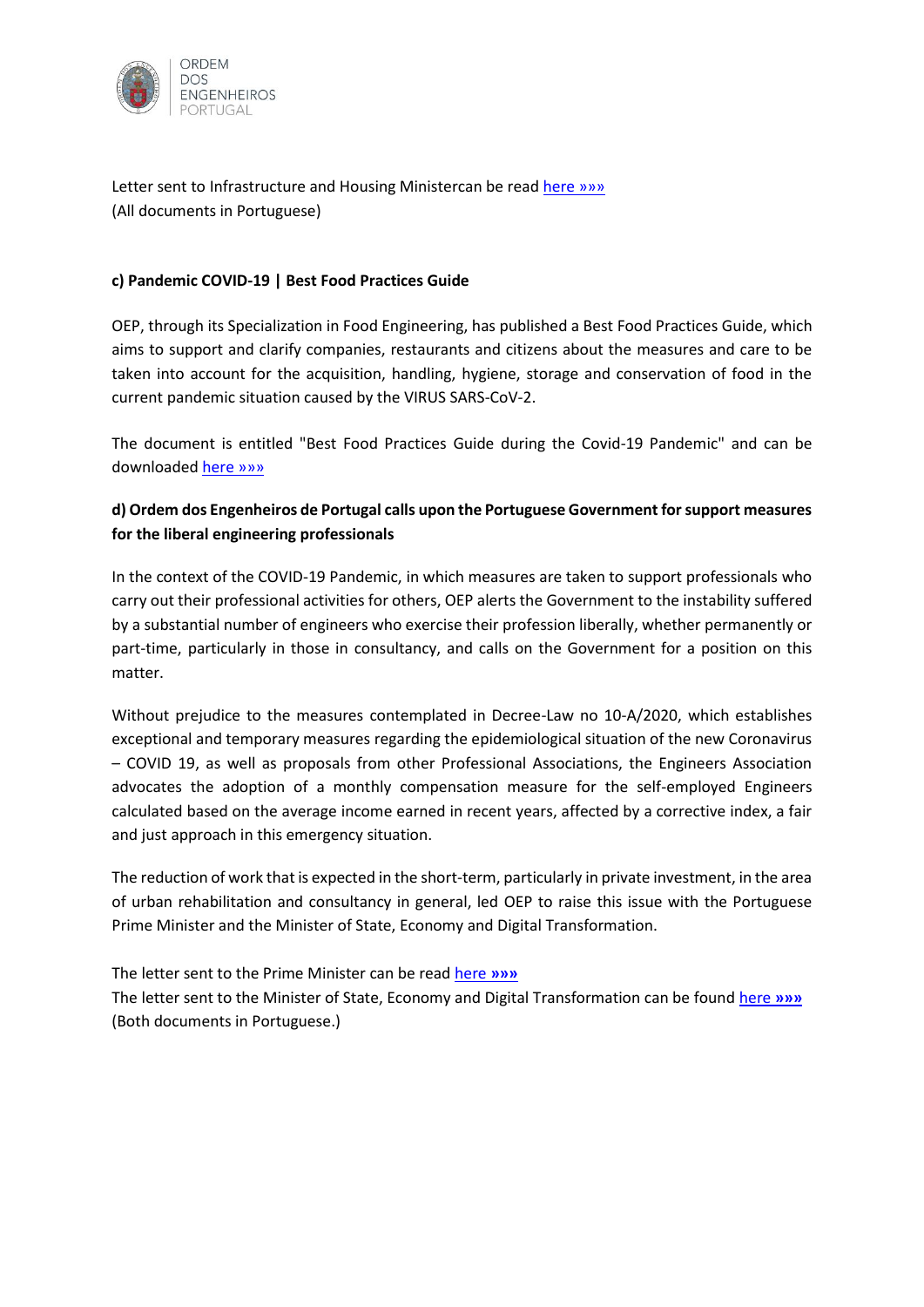

### **e) COVID-19 | Compliance with exceptional sanitary standards in construction and building sites**

Despite the moment of great adversity caused by the COVID-19 pandemic, many members of OEP continue to exercise their profession in both public and private institutions uninterrupted, enabling the construction sector, essential to the economy, to continue active.

It is in this context, that OEP President, Mr. Carlos Mineiro Aires called for the intervention of the Working Conditions Authority, to verify whether the guidelines issued by the national health authorities, namely the National Health Authority, are being followed in public and private construction and building sites, particularly in the larger ones, given the number of citizens involved constitute a potential focus for the collective dissemination of the pandemic.

From the letter addressed to the Inspector General, at the Working Conditions Authority, OEP also informed the Secretary of State for Infrastructure, given the Association falls under its administrative tutelage, the National Health Authority and the different sectorial associations AECOPS; AICCPCON and the CPCI.

The letter sent to the Inspector General, at the Working Conditions Authority can be found [here »»»](https://www.ordemengenheiros.pt/fotos/editor2/noticias/carta_act.pdf) The response letter from the Inspector General, at the Working Conditions Authority can be found [here »»»](https://www.ordemengenheiros.pt/fotos/editor2/respostaactcovid_19.pdf)

(Both documents in Portuguese)

**f) COVID-19 | Ordem dos Engenheiros de Portugalshared with their Members the recommendations issued by the three key Internacional federations (WFEO, WCCE and REHVA):** 

# **1) World Federation of Engineering Organizations (WFEO) –** "*Engineering: Stepping up to the challenge of coronavirus and other global threats"*

The communication developed by World Federation of Engineering Organizations (WFEO) entitled "*Engineering: Stepping up to the challenge of coronavirus and other global threats"* The document outlined the key role Engineering plays in the mitigation and management of the Pandemic in areas such as Infrastructure, Medicine, Monitoring, Collaboration and Partnership and Engineering for Sustainable Development.

It calls upon cooperation and sharing of information among engineers, encouraging to share developments and experiences, to increase the value of the initiatives in solving problems in every country in the world to ensure no country is left behind.

WFEO also calls on national governments, the United Nations and other international organizations to take effective measures to facilitate international engineering cooperation to enhance engineering capacity nationally and globally to address the pressing challenges in short and long term.

The Portuguese version of the document was shared with all the Members' at OEP.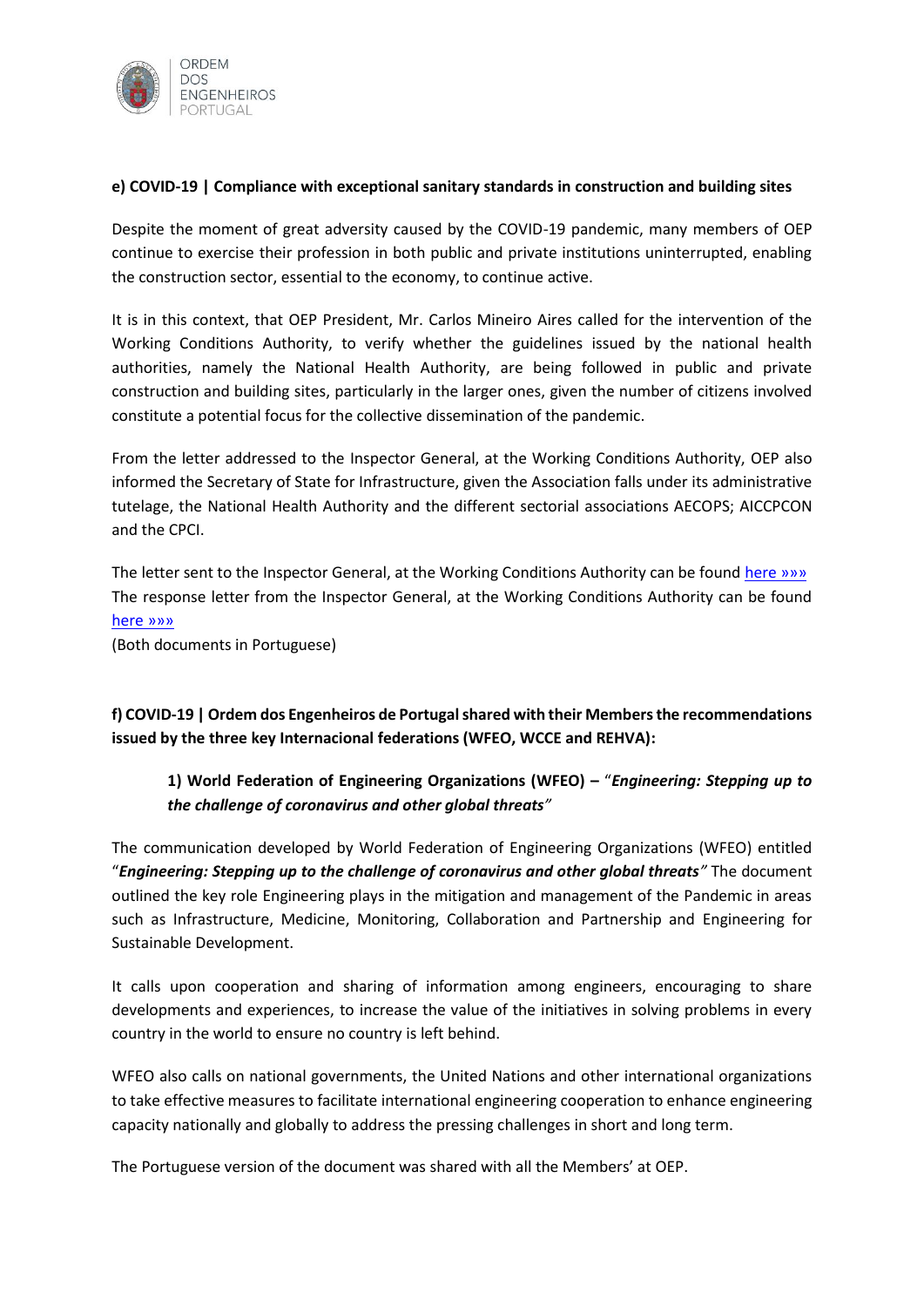

## **2) World Council of Civil Engineers (WCCE) – Digital Library Divulgation and Participation**

WCCE created on its website a digital library which compiled guides of best construction practices developed by a series of countries in the context of COVID-19. Portugal was one of the represented countries with its Pandemic **COVID-19 | Recommendations for The Prevention of the Contagion in Construction and Building sites** (already covered in point a).

# **3) How to operate and use the buildings technical systems to prevent the spread of the VIRUS SARS-CoV-2, responsible for COVID-19, in workplaces.**

OEP as a member of the Federation of European Heating, Ventilation and Air-conditioning Associations, which is represented by the Specialization in Air Conditioning Engineering, released to its members the document recently issued by the Federation. In times of great virulence, indoor air quality presents a great challenge and the Portuguese Engineers Association, the entire professional, technical and scientific community in the air conditioning sector will have to be available to expand their spheres of intervention and take a fully collaborative approach in this area. The Portuguese version of the document can be consulted via the [following link »»»](https://www.ordemengenheiros.pt/fotos/editor2/orientacoes_rehva_covid19.pdf)

**g) #juntosficamosemcasa (#togetherwestayathome) Initiative** the OEP developed a series of Educational and Informative Webinars under the umbrella of #togetherwestayathome that cover COVID-19 related and non-related themes. This initiative also provided a vast Cultural agenda, highlighting museums open on-line throughout this period, as well as Public online concerts.

A sample of the Webinar themes is listed below, further information can be found on the Association Webpage [https://www.ordemengenheiros.pt](https://www.ordemengenheiros.pt/)

## **Webinars Series**

## **COVID-19 – Transmission analysis**

*Guest Speaker:* Manuel Gameiro da Silva, Vice-President, REHVA and Specialist in Climatization Date: 22 April 2020

## **Carbon Dioxide (CO2) Capture**

*Guest Speaker:* João Gomes, Advisory Member, Portuguese Engineers Association Date: 29 April 2020

## **Extraction with supercritical CO for the recovery of agricultural and forestry by-products**

*Guest Speaker:* Marcelo Melo, Laboratory Researcher, CICECO *Moderator*: Maria Isabel Rodrigues Quintaneiro, Center Regional Center Coordinator & Coordinator, College of Chemical and Biological Engineering, Portuguese Engineers Association *Date:* 6 May 2020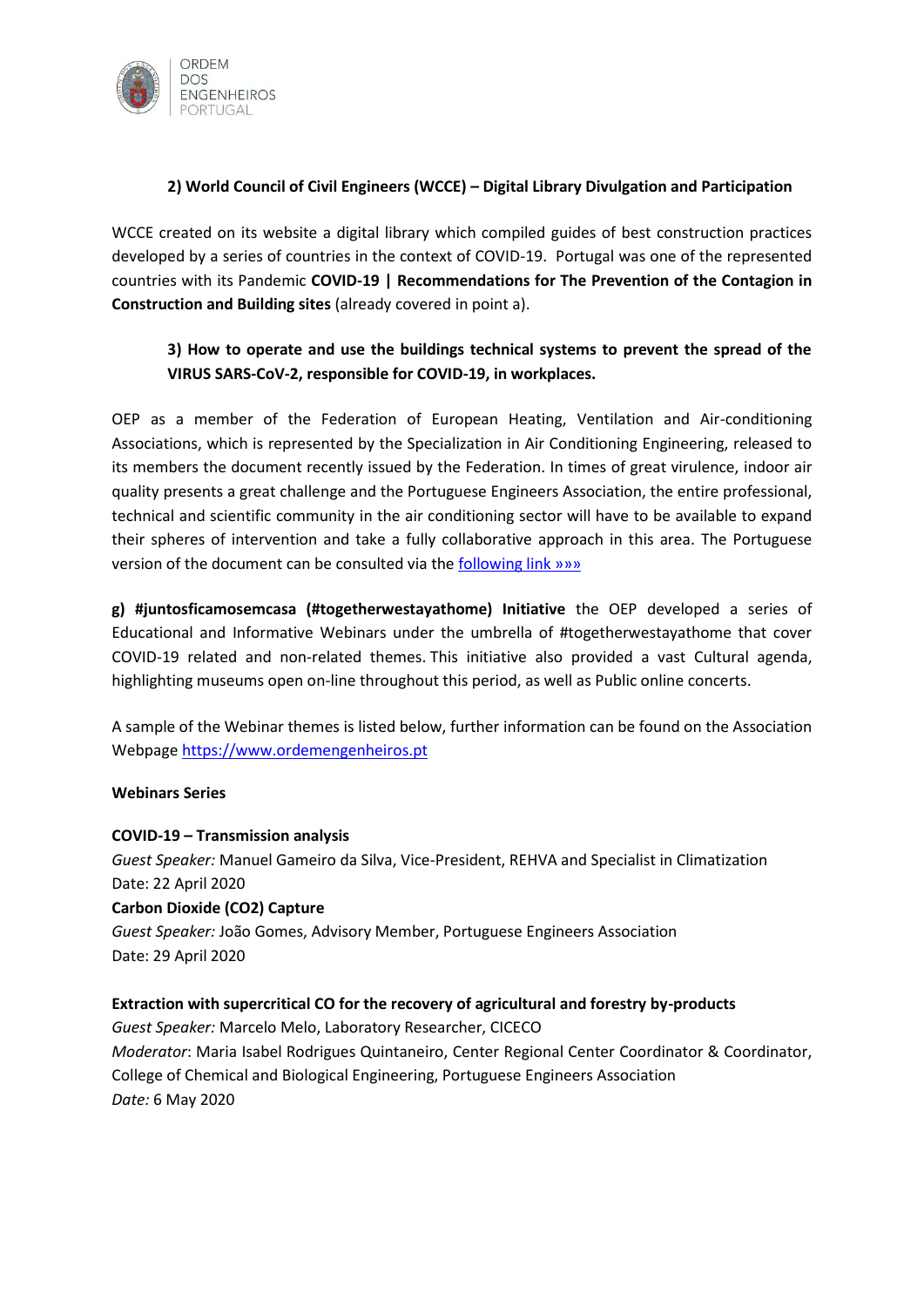

# **Energy in Mobility and Buildings – the Energy Challenges with the Future of Mobility/ Energy and certification in Service Buildings**

*Guest Speakers:* 

Margarida Coelho, Dr in Environmental Engineering and Mobility and Transport Group Coordinator, Mechanical Engineering Department, Aveiro University

João Francisco Fernandes, Dr in Mechanical Engineering, FEUP and Enegergy Specialist, Portuguese Engineers Association

*Moderator*: Nuno Afonso Moreira, Energy Specialization Commission Coordinator, Portuguese Engineers Association

*Date:* 12 May 2020

### **COVID-19 Pandemic: Global Impact and Changing Paradigms**

Guest Speaker: Antonio Costa Silva, Professor, Engineer, Instituto Superior Técnico Professor and President Group Executive Commission, PARTEX OIL AND GAS *Moderator:* Carlos Mineiro Aires, President, Portuguese Engineers Association

*Date:* 18 May 2020

### **Code of Good Food Practices during COVID-19**

*Guest speakers:*

Délio Raimundo, Dr in Food Engineering, Instituto Superior de Agronomia, Post-graduate in Food Safety & Public Health, Instituto Superior de Ciências da Saúde Ricardo Jorge,

Carla Trindade, Canteen Support Group Coordinator, Food Engineering Special Commission Member, Portuguese Engineering Association

Maria José Teixeira Dias – Food Engineer, Global Key Account Director, LSG Group

*Moderator:* Margarida Moldão, Food Engineering Specialisation Committee Coordinator, Portuguese Engineers Association and Associate Professor, University of Lisbon/Instituto Superior de Agranomia *Date:* 19 May 2020

#### **COVID-19 – Impact and Recovery Scenarios**

*Guest Speakers:*

Jorge Marrão, President General Council, Associação Missão Crescimento Luis Mira Amaral, Counselor Member, Portuguese Engineers Association Jorge Portugal, Diretor-General, COTEC *Moderator: Carlos Mineiro Aires, President*, Portuguese Engineers Association *Date:* 21 May 2020

#### **Energy Trade and Distribution**

*Guest Speakers:*

Nuno Afonso Moreira President and Board Member, Dourogas Group.

Manuel de Matos Fernandes Guest Professor at ISEL, responsable for the Electric Energy Production área, Sub Director, REN, and Member of the Energy Specialization Committee, Portuguese Enginners Association